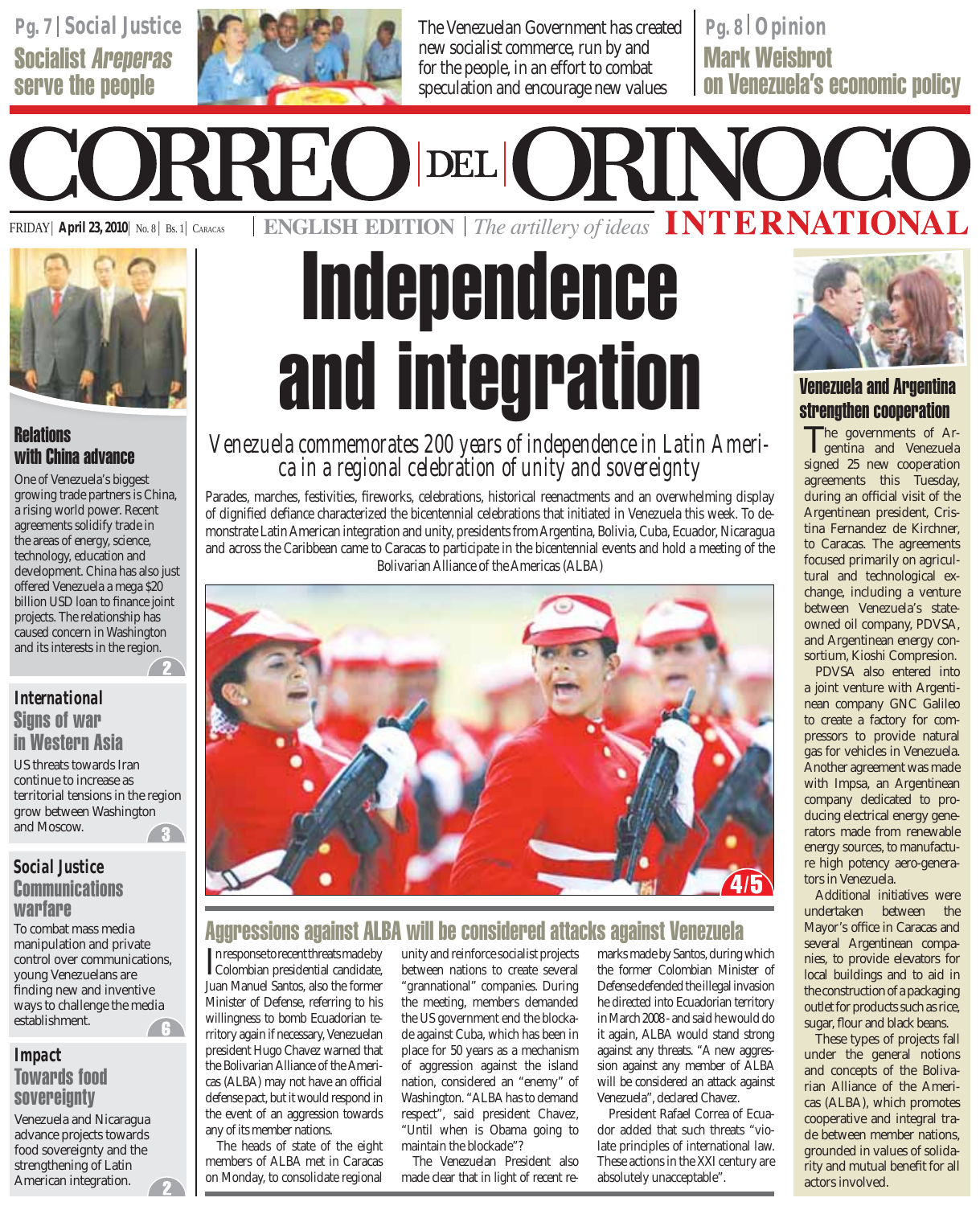# | 2| Nº 8 ● Friday, April 23, 2010 **| NOPACT | NOVEMBER | ENGLISH EDITION** | The artillery of ideas China offers largest credit to Venezuela

**On Saturday, government representatives from Venezuela and China signed seven agreements in Caracas; six focused on energy and one on petroleum. China also offered \$20 billion USD in financing, the largest offer it has made in the last fifty years**

Chinese president Hu Jintao's<br>Cplanned visit to Venezuela was cancelled abruptly on Saturday due to the recent tragic earthquake in China, but Jintao and Venezuelan president Hugo Chavez spoke via telephone during meetings the Venezuelan head of state held for several hours with the delegation from China, already in Caracas.

Both governments agreed to create a joint venture between Venezuela's state-owned Petroleos de Venezuela (PDVSA) and China's National Petroleum Corporation (CNPC) to exploit the Junin 4 section of the Orinoco Oil Belt. The Orinoco River Basin was recently certified by the United States Geological Service (USGS) as the largest known oil reserve in the world, with over 500 billion barrels of recoverable oil.

### AID WITH ELECTRICAL ENERGY

China and Venezuela signed six agreements to strengthen Venezuela's national electric system through training, technical assistance and technological transfer from China as well as through the construction of a thermoelectric plant with the capacity of 500 megawatts in the western Andean State of Merida. The initiative will involve cooperation between the Chinese company CAMC Engineering and Venezuela's national electric company, CORPOELEC.

Representatives from both China and Venezuela also agreed on a plan to construct three more electricity plants in northern Venezuela and two in the east, each with a capacity of 300 megawatts. These agreements come after Venezuela suffered through more than six months of electricity shortages due to both an extended drought and consumption surpassing supply.



*Both governments agreed to create a joint venture bet* 

# Venezuela and Nicaragua advance on food security

Venezuelan and Nicaraguan officials met in Managua last Wednesday to deepen bilateral economic ties with the goal of fostering import substitution, promoting Latin American integration, and creating an economic alternative to USdominated free trade agreements.

"We must raise production in our countries and lower the amount of imports of goods and services, and transform the import-oriented economic model of our economies", said Venezuelan president Chavez in a press conference with Nicaraguan president Daniel Ortega.

The two countries plan to double bilateral trade by the end of this year, according to both the Nicaraguan Agriculture ministry and the Venezuelan Embassy in Managua.

A major agenda item was the progress of an oil refinery that will be built in western Nicaragua with a joint investment of \$2.5 billion USD. The refinery is projected to produce 100,000 barrels per day by 2015, and to be expanded to produce 150,000 barrels per day by 2019.

"Thanks to this refinery, in 2019, Nicaragua will be able to export the petroleum derivatives that today it imports", said president Chavez on Wednesday. "For Venezuela, it is very important because it will allow us to enter the Central American market".

The Nicaraguan Company for Basic Foods and Venezuela's Ministry for Food signed an agreement to assure the food security of both nations, which will include the purchase of a barge to transport more than 20,000 heads of cattle to Venezuela.

Bilateral trade between Nicaragua and Venezuela reached \$115 million USD in 2009. Nicaragua has exported 6,000 metric tons of milk, 11,000 heads of cattle, 3,000 metric tons of black beans, and 100,000 metric quintals of coffee to Venezuela. In return, Venezuela provided Nicaragua with electricity generators to produce nearly 300,000 megawatts of electricity.

"We cannot advance alone. We must be united", declared president Ortega.

"This is about uniting our peoples, social unity, political unity, full unity. Only this will allow us to free ourselves once and for all... Only united will we be free, on the path of socialism", exclaimed president Chavez, at the conclusion of the bilateral meeting.

**T/ James Suggett**

After the meetings, president Chavez declared to the press, "The China-Venezuela relationship extends from the subsoil to outer space, it reaches from the search for petroleum to our Simon Bolivar Satellite".

In 2008, China helped build and launch Venezuela's first telecommunications satellite. Throughout its construction, Venezuelan engineers and scientists studied alongside their Chinese counterparts to learn the skills and knowledge needed to later maintain the satellite and to build others in the future. The transfer of technology is a key aspect to all of Venezuela's foreign trade relations today under the Chavez government. Venezuelan students continue to study aerospace engineering in Chinese universities in order to engage in future projects.

### MAJOR FUNDING FOR INFRASTRUCTURE DEVELOPMENT

During the event, president Chavez also announced that China had offered 20 billion USD to Venezuela in financing, a sum he claimed was the largest credit China had granted in its recent history. The Venezuelan President explained that the agreement was long term and based on principles of scientific planning and common interest. The money will go towards infrastructure, agriculture, energy, petroleum, steel, and gas projects in Venezuela, with technological assistance from Chinese technicians.

President Chavez emphasized that the credit was a "new kind of cooperation" that could serve as an example to other countries still under the "yoke of international credit organizations which grant financing under unfavorable and undignified conditions for the beneficiaries".

Venezuela will also maintain its supply of petroleum to China and will look at supplying the Asian superpower with gas and iron. Venezuela currently supplies China with 460,000 barrels of oil daily, an increase from 200,000 barrels in 2006.

Zhang Guobao, China's Energy Minister declared during last Saturday's event in Caracas, "China and Venezuela both have confidence and interest in strengthening our cooperation. The documents that were signed today are extremely important towards this end".

President Chavez concluded the bilateral meeting, exclaiming, "China and Venezuela have one project and one vision: a new world, a world of justice, a world of equality, a world of progress".

Since 2003, annual trade between China and Venezuela has increased from less than a half a million dollars to approximately \$5 billion USD in 2008. The Venezuelan government sees such increased trade and cooperation as a way of decreasing the region's dependence on the United States.

**T/ Tamara Pearson**

*www.venezuelanalysis.com*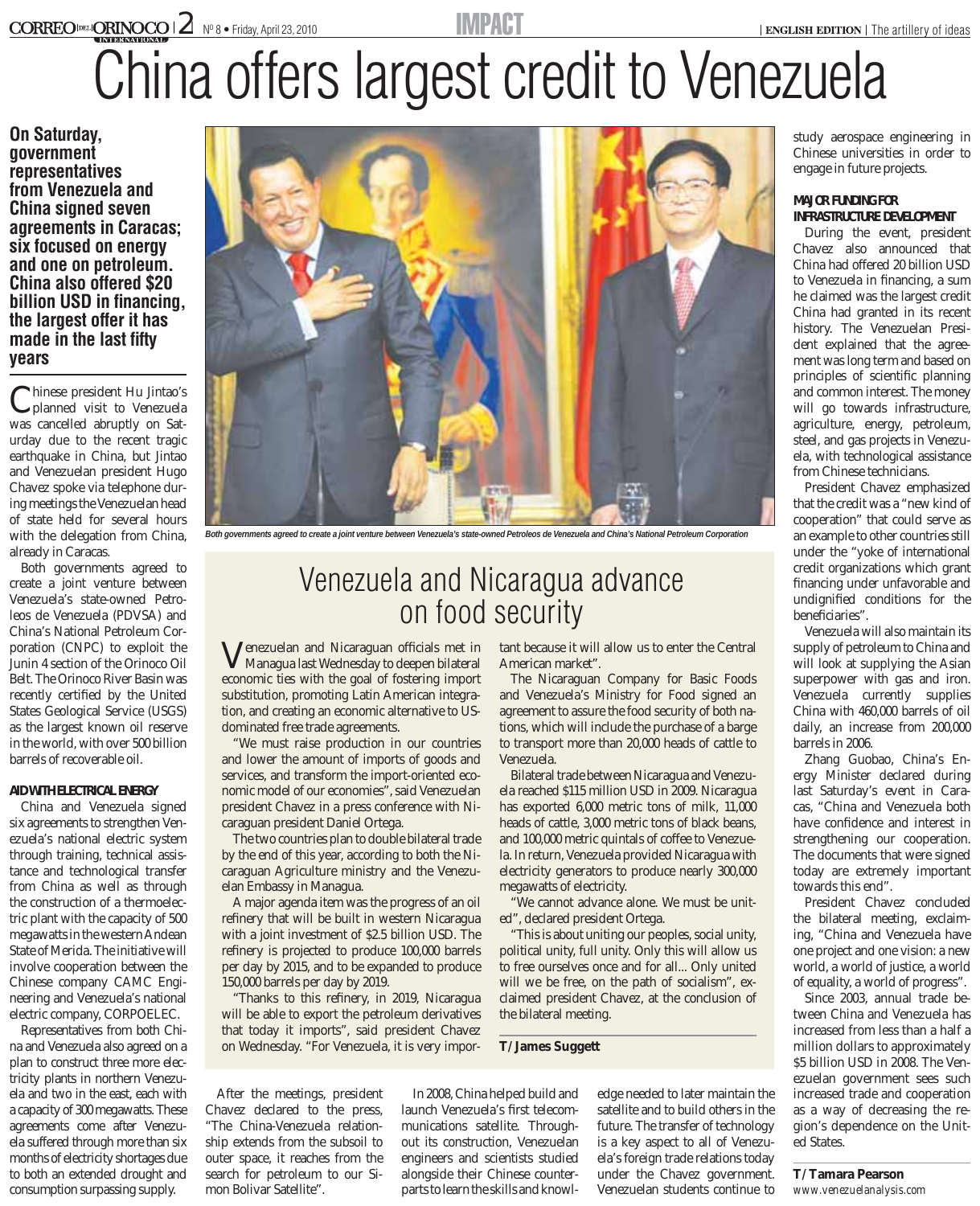# War on the horizon in Western Asia

**Recently, talks of nuclear disarmament have been in the news. But if the governments of the most powerful nations on the planet are no longer governed by their people, but rather by powerful corporations blinded by motives of profit, the results for the rest of the planet could be dire** 

War has long been the promand individual gain. In modern times, the dangers of international war contain the threat of nuclear holocaust for the international community.

## BLAIR'S BONUSES FROM IRAQ

Last month marked seven years since the invasion of Iraq began. The anniversary coincided with a release of information evidencing that former Prime Minister of Britain Tony Blair had used his political connections to personally profit from the war.

Through pressure over the Advisory Committee on Business Appointments, Blair had delayed the release of information concerning his transactions with South Korean energy giant UI Energy Corporation, where he was hired as an investment advisor. UI Energy maintains one of the highest interests in Iraq's oilladen Kurdistan region.

The specifics of his deals in South Korea, as well as with investors in Kuwait, are unknown as most of the connections were made through shadow-companies and secret contacts, but it is estimated that Blair has personally made around 20 million pounds since leaving office in 2007. Also unearthed was information pertaining to a large percentage of his gains that came from partners in the US and Western Asia, pointing to collusion between him and officials from the Bush administration.

The invasion of Iraq in 2003 marked a historical turnout of anti-war activists and opposition, quickly converting it into the largest protested war before the war had even started. Seven years ago, activists bore signs reading



*Iran's missile defense system has programs* 

"No War for Oil", despite claims that the war was about defeating an "enemy". Now that solid evidence has surfaced verifying willful government falsities in promoting the war, economically depressed Europe and the US show little in the way of protests to ongoing investments in both the Iraqi and Afghan invasions.

Nevertheless, enough noise has been made by protestors and inquirers to prompt allocation of about 2 million pounds in police protection for former Prime Minister Blair; a sum larger than the current Prime Minister's security detail.

Critics say that Blair's personal profits in Iraq clearly represent a "revolving-door" doctrine between corporate powers and government officials, also citing that Blair was evidently "bought" by industrial interests. Similar claims against US government officials have been made as past

business ventures continue to come to light. The broader implications of the US and UK being sister-states controlled by private interests could affect the countries' preeminent representation in the direction of NATO, a coalition representing the largest military bloc in history.

### NUCLEAR TENSIONS INCREASE IN SPITE OF START

President Obama hosted the Nuclear Security Summit in Washington, D.C. last week after signing a new nuclear arms reduction treaty with Russia in Prague. The summit is a precursor for the upcoming meeting of nations involved in the Treaty of Non-Proliferation of Nuclear Weapons.

While much of the talk was geared towards the threat of terrorist networks and nations considered "rogue" by the US in developing nuclear weapons, US

Secretary of State Hillary Clinton announced that Washington is spending \$5 billion USD this year to modernize its nuclear arsenal. Nations hoping to develop nuclear energy for peaceful purposes claim that nuclear nations are intentionally prohibiting them from doing so in order to maintain economic and military nuclear dominance.

Many doubt Obama's claim that state-to-state nuclear threats are on the decline and the threat of terrorist networks developing nuclear weaponry is increasing. Experts indicate that a biological or chemical attack is much more probable given the capabilities of the freelance networks.

Countries such as Iran and North Korea, considered "rogue" by the US, have heeded the talks closely. Iran, in particular, has repeatedly asserted that its nuclear program is for civil energy purposes. In a response to NATO's accusations against Iran, Iran's embassy in Copenhagen said that the attacks on its nuclear program are false and promote "warmongering". Iran's intentions remain to be seen, but so far its nuclear development appears on the surface to be compliant with international law.

Given the recent history of the Bush-Blair assault on Iraq using the charge that Iraq was harboring weapons of mass destruction, which were later proven to have never existed, the propaganda model used to justify the invasion in Iraq is now being used against **Iran** 

The North Korean military openly threatened "unprecedented nuclear attacks" in late March, yet the statement has failed to penetrate the US media. Saber rattling against Iran continues unabated, which could be due to the vast oil reserves contained within Iranian territory. North Korea has little to offer in terms of profit.

### NATO'S WAR IN AFGHANISTAN SPILLS OVER

A recent coup d'etat in Kyrgyzstan is motivating further destabilization throughout the entirety of southern Asia. Russian president Medvedev warned that Kyrgyzstan risks becoming divided into a north and a south, and possibly turning into a new Afghanistan. The former Kyrgyzstan government, installed after

the US-backed "Tulip Revolution" in 2005, was known to be sympathetic to US interests and had allowed its country to act as a supply corridor for the NATO ground war in Afghanistan.

While at the nuclear summit, Kazakhstan reached a preliminary accord with the US to allow US military transportation over its airspace, providing a more secure corridor that bypasses Iranian airspace. The agreement goes so far as to encourage the US to open a new military base in Kazakhstan, again increasing regional tensions with Russia.

Additional US agreements with Georgia have led to military cooperation and US military presence in another country nearing Russian borders. Georgia, which also had a "colored revolution" backed by the US in 2003, is currently seeking NATO membership. A brief war a year and a half ago incited by NATO against the disputed region of South Ossetia led to Russian threats of a nuclear response in order to force NATO's withdrawal.

Obama has continued Bush-era plans of the NATO missile shield, which has now been verified by Pentagon officials and set to be complete by 2018. The US has also been silent during the START agreements and the nuclear summit about withdrawing its nuclear weapons from Turkey.

## IRAN: THE LONG AWAITED SEQUEL TO IRAQ?

Several commentators have pointed out that the largest destabilizing factor in Western Asia remains Israel's possession of US-supplied nuclear weapons, the details of which it refuses to release. Israel has not been bashful about its ability to perform a preliminary air strike against Iran. Recent colonization of occupied East Jerusalem by Israel further violated international agreements and provoked regional tensions.

As NATO continues to press its war agenda, other world powers have become increasingly nervous of a US invasion into Iran, believing such an act could provoke a third world war. If indeed the instability in Asia continues to escalate, more war could be on the horizon.

# **T/ Benji Lewis**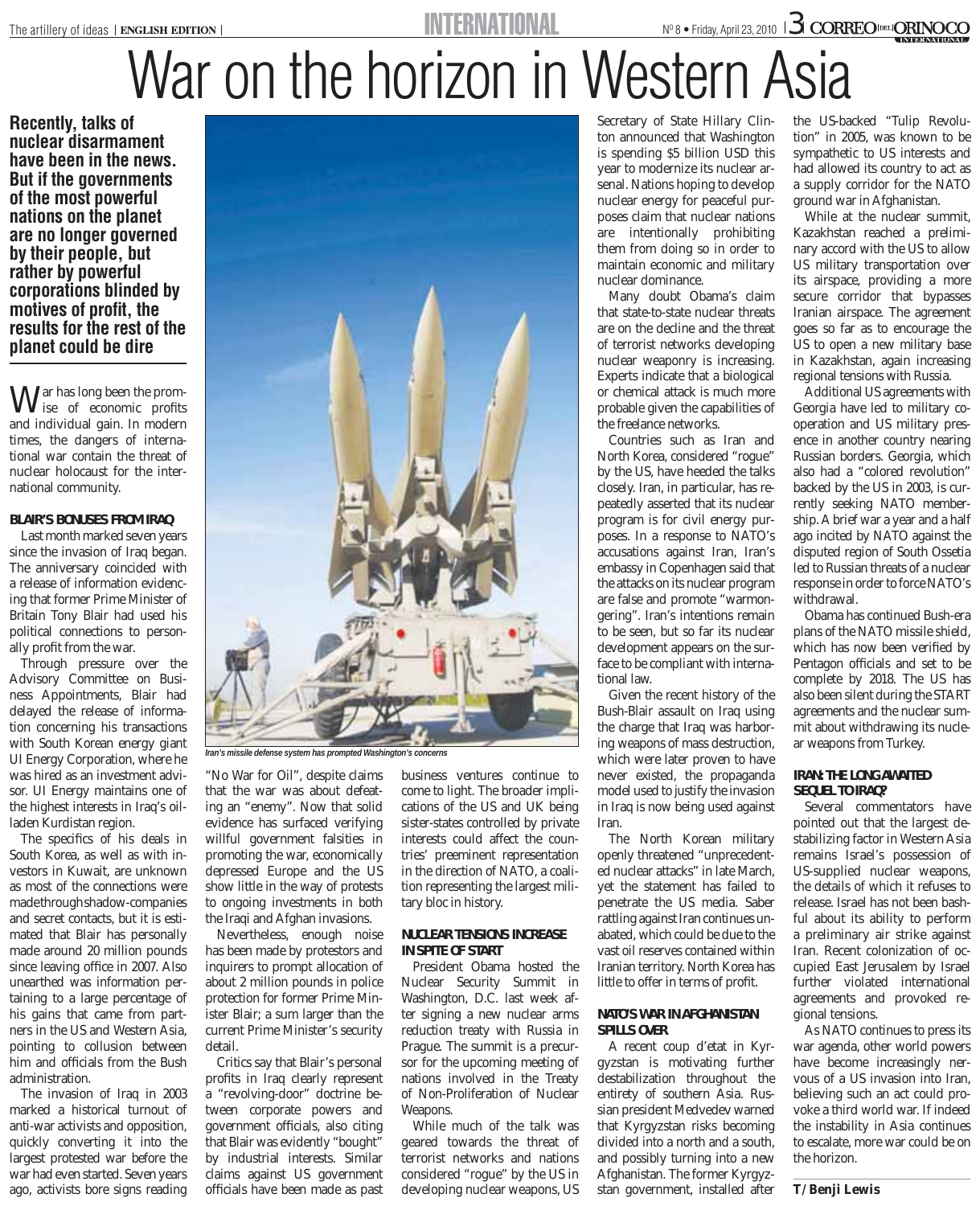# $CORREO<sub>[PEL]</sub> ORINOCO  $|4|$  N<sup>o</sup> 8 • Friday. April 23, 2010$

The parade marked 200 years since the<br>founding of the First Republic of Venezuela, with the overthrow of Spanish colonial authorities and the establishment of the country's first independent government, which lasted until 25 July 1812. On July 5, 1811, Venezuela's congress declared the nation's independence becoming the first Spanish American colony to do so. The process sparked off a broader war of independence across Latin America led by Venezuelan liberation fighter Simon Bolivar, after whom Venezuela's "Bolivarian Revolution" is named.

The bicentennial event began with a sky show and the unprecedented participation of the first female military pilot in Venezuela, flight lieutenant, Yanet Sanchez, along with the deployment of recently acquired Chinese K8-W fighter jets, Russian made Sukhoi MK-30's and US manufactured F-16's, which flew over the skies of the capital forming a figurative "V" for Venezuela.

Leaders of the country's 33 indigenous groups together with Venezuelan athletes headed the parade, which featured the some 6,600 military personnel and 5,400 civilians including student and peasant groups, workers militia's from the state-owned oil and steel companies, PDVSA and Sidor, as well as representatives of social movements, collectives and cultural organizations.

# Independence celebrations in Venezuela *Sovereignty, dignity and revolution in Latin America*

Guests who attended the celebrations included the presidents of Argentina, Cristina Fernandez, Bolivia, Evo Morales, Cuba, Raul Castro, Ecuador, Rafael Correa, Nicaragua, Daniel Ortega, and the Dominican Republic, Leonel Fernandez, as well as the prime ministers of Antigua and Barbuda, Winston Baldwin Spencer, of Dominica, Roosevelt Skerrit, and of St. Vincent and the Grenadines, Ralph Gonsalves, and diplomatic representatives of many other countries.

Cristina Fernandez, who was the guest of honor at the celebrations, spoke of a "second independence" in Latin America that is signified by the growing push for independence from US domination and for regional integration.

"The first centenary of independence in 1910 brought us an America far removed from what they [the independence fighters] dreamed. A system was imposed on us that subordinated our region to the extraction of raw materials to generate wealth far from our lands", exclaimed the Argentinean President.

Now, said the Bolivian President, a true rebellion has been born amongst Latin American peoples. "In Bolivia, more than three million indigenous peoples have united with the revolutionary process all throughout Latin America. European imperialism dominated us with prayers and laws, and when that didn't work enough, they did it through military dictatorships", said Evo Morales.

"The bicentenary finds the peoples of South America in a new stage of transformation and in what I call the Second Independence… we are pursuing the liberation of our peoples and the unity of our region, always respecting our differences and the plurality of our identities", she said.

Fernandez added that "the world has changed more over the last 20 or 30 years, than in two hundred years, and this brings us new challenges and new interpretations. A new international order is being born".

Chavez, who was elected on a wave of anti-neoliberal rebellion in 1998, initiated the founding of what is known as the Fifth Republic or the Bolivarian Republic of Venezuela via a constituent assembly and the adoption of a





**In a massive showing of support for the Bolivarian revolution led by Venezuelan president Hugo Chavez, an estimated one million red-clad supporters turned out to watch the "Independence and Revolution" Bicentennial civic-military parade, in Los Proceres, Caracas on Monday** 





Venezuelan president Hugo Chavez greeted the heads of state and governmental representatives of the countries that comprise the Bolivarian Alliance of the Americas (ALBA) this past Monday in Venezuela. "We are receiving nations from the Caribbean, that before didn't even technically exist for us, descendents of Mother Africa, who have written their history together with us, by our side", he exclaimed.

The Venezuelan President recognized the importance of the ecological summit convened by president Evo Morales of Bolivia, also present at the ALBA meeting in Caracas, and indicated the significance of emphasizing environmental and political issues together. Morales honored Venezuela's bicentennial celebration and remembered that the historical date gave birth to the creation of South American republics, including Bolivia and Venezuela. Nevertheless, reminded Morales, the elite continued in control of the wealth of Latin American nations.

"They helped form democracies that were pacts, and not legitimate creations

of the people. But the people have begun to awaken, and now we are in a period of Revolution. Ten years ago, Fidel was alone, and now there are many presidents that accompany him in this struggle. Brothers and sisters, heads of state of ALBA, who believe that this process is unstoppable despite the accusations and the attempts to sabotage it", he exclaimed.

"Democratic revolutions are now backed by voters and they keep growing, because this is what our people want", declared the Bolivian President.

"Now a flag of struggle unites us to end discrimination and to defend the rights of Mother Earth", emphasized president Morales.

"In this summit, we will defend the life of the planet. The presidents of ALBA will receive the proposals of social movements throughout the world that seek to defend the Earth. If capitalism doesn't want to recognize the harm it is causing, then the people must know that here, there is a group of presidents willing to accompany them in their struggle", said Morales.

"The Copenhagen Summit was a failure of imperialism and a victory for the people, because of that, ALBA today represents a great hope for the citizens of Latin America and the world", he affirmed.

President Chavez also insisted that his US counterpart, Barack Obama, finally end the blockade against Cuba and respect the peoples of Latin America.

**T/ CO**



activites including political forums, cultural events, a Bicentennial marathon, and all-night parties and fireworks displays in the Bolivar Plaza in each town and city all around the country.

The bicentennial year has also sparked a renewed examination of Venezuelan history and in particular the role of women.

Luis Pellicer, director of the National Archive, and Venezuelan feminist historian Alba Carosio have proposed that the remains of female independence leaders also be placed in the National Pantheon, including the "symbolic" remains of Ecuadorian born Manuela Saenz and indigenous resistance leader Apacuana, among others.

Maria Leon, Minister for Women and Gender Equality, who supports the move said "We only knew of Manuela Saenz as the mistress of the Liberator [Bolivar]. I remember in the 1960s, when I became a guerrilla fighter, they told me who Manuela was". Saenz should be recognized in her own right for her role in the independence struggle, Leon argued.

"Women" Pellicer added, "have not been the subject of history, or social relations, or material life, they have been an object, and less than an object. That's part of the hegemonic mentality that we are fighting against".

"Women played a major role in the victories of our armies in every campaign of Independence", Pellicer noted, but "nobody knows about it, because it is in documents, but not written in any book. Women were in the streets calling for a republic and protesting against the king and as a result were sent to prison".

However Venezuelan historians are creating "an insurgent historiography" that celebrates the role of women and the people and these stories will soon be in the public domain he said.

## **T/ Kiraz Janicke**

# ALBA is a great hope and inspiration for the peoples of Latin America

new constitution through a popular referendum in 1999.

Since then he has pursued a project that implies radical change in Venezuela with the aim of building "Socialism of the 21st Century" which has the backing of the country's poor majority, but has brought him into conflict with traditional ruling elites.

Internationally, he has pursued a vigorous policy of independence, sovereignty and the promotion of Latin American unity based on the ideas of Bolivar, earning him the hostility of the United States, which in 2002 backed a shortlived military-media-civil coup against him.

In a special bicentennial ceremony, Chavez and the visiting Latin American heads of state

laid a wreath at liberator Simon Bolivar's tomb in the national Pantheon in Caracas, which houses the remains of Venezuela's national heroes. Then, in a bicentennial address from the national assembly, Chavez recalled the words of former Argentine president Juan Domingo Peron, who said "The 21st Century will find us [Latin America] united or dominated" adding that the full independence of Venezuela would not be possible without the independence of all of Latin America.

"This is the century of our America, of the liberation of our peoples, of the consolidation of our independence…never again will Venezuela be a Yankee colony", he declared. The April 19 celebrations follow a week of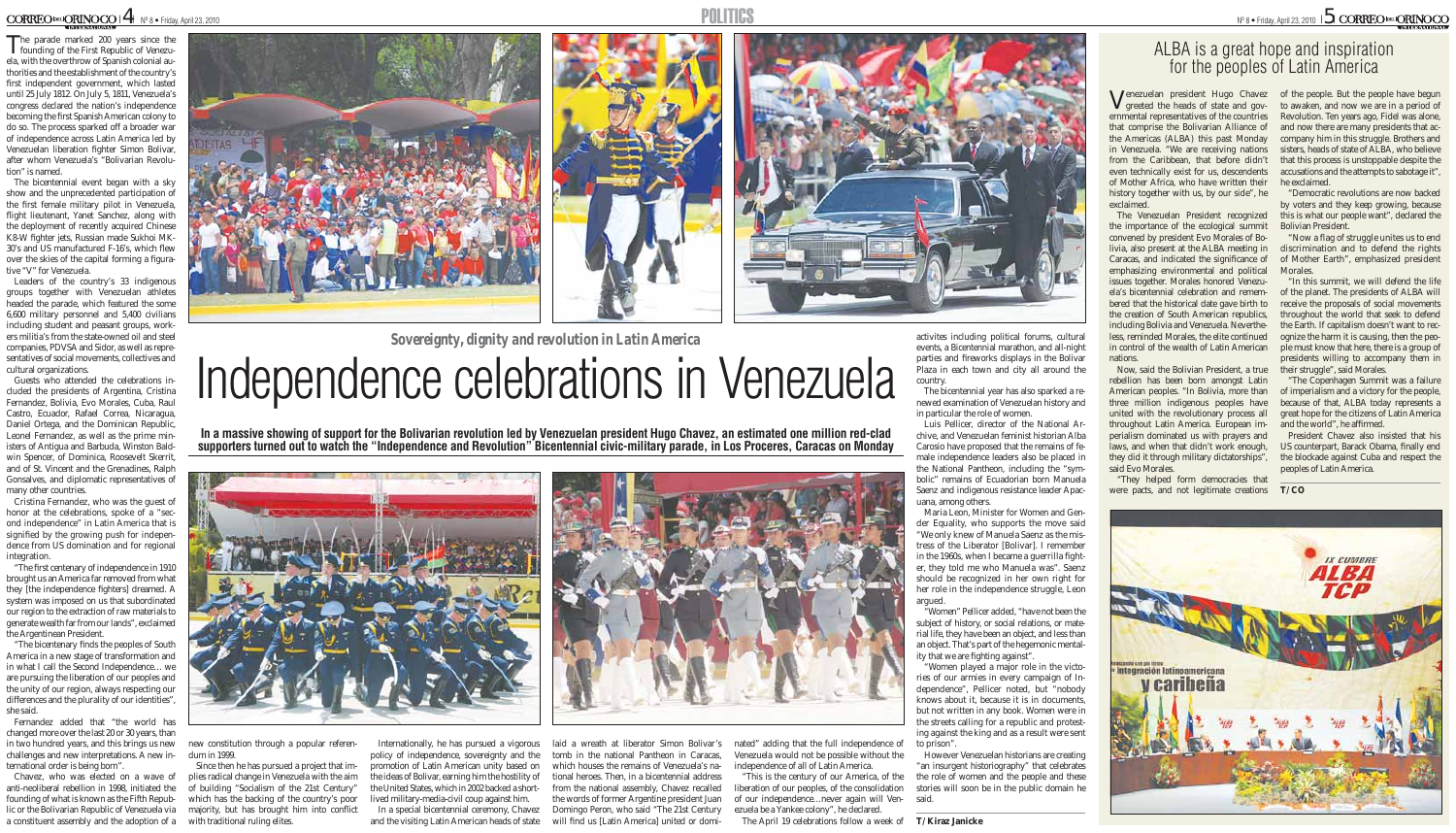# Venezuela's young communication guerrillas

On April 12, 2002, the Venezue-lan media were gloating how a day earlier they had removed the troublesome Hugo Chavez from power during a coup d'etat. The private television channels and newspapers' sustained campaigns against the President during that time had resulted in what some called the world's first media coup. The media did not just spin a story - they planned and, together with the military high command and the Catholic hierarchy, executed the coup. Eight years later, somewhat chastened but not reformed, the Venezuelan private media are confronting a different landscape.

The overwhelming majority of the Venezuelan television, radio stations and newspapers still remain in private hands, as hostile to the Bolivarian movement and president Chavez as ever. The daily dose of psychological operations through the various private media outlets –both national and international- influences a significant part of the middle classes and, as government supporters say, damages society's mental health. Yet the State has avoided a head-on conflict with the old media establishment. Instead, the Bolivarian movement has been creating its own media outlets, and its sustained critique of the mainstream news is beginning to reach communities nationwide.

### COMMUNICATION GUERRILLAS

This latest initiative was unveiled on April 12, with the swearing-in of the first batch of 75 teenage "communication guerrillas" in a Caracas school. These 13- to 17-year-olds were trained for several months in media skills, both traditional and nontraditional, including tactics such as handing out leaflets, engaging people on the streets, conducting interviews, using megaphones and drawing murals. The young media warriors were also trained in the use of radio, television and Internet. The "communication guerrillas" will unite with cultural and music troupes to reinforce their presence on the streets, in schools and in their own communities. Hector Navarro, Venezuela's Education Minister, explained that the "communication guerrillas" will unmask the lies of the opposition-controlled media,





"break with traditional styles, the monopoly of the media and put communication in the hands of the people".

Why call them guerrillas? The terminology was first used by Vice president Elias Jaua during one of president Chavez's recent events, and it quickly caught on. "Guerrillas have several characteristics", said Navarro, "mobility, autonomy, versatility and they respond to the interests of the people… and this can also be attributed to communication. They do not have to wait for someone to tell them

what to do, but instead they automatically act and respond".

The shots these guerrillas will fire will be those of ideas, responding to and challenging mass media campaigns. "This is an ideological force", said Navarro, "and not an urban militia", as the hostile mainstream media has tried to claim. Venezuelan Minister for University Education, Edgardo Ramirez, also backed the new initiative, explaining that, "Wherever there is terror, there are guerrillas. And in Venezuela the corporate media sow terror, instigate coups and try to drive the population to violence".

### COMMUNITY MEDIA

The Chavez government's strategy of encouraging and helping to create community media is beginning to pay off. Local radio and television stations and print magazines are flourishing as never before. At least two major daily newspapers, Vea and Correo del Orinoco, now present a more balanced, representative vision of how a majority of Venezuelans see events in their nation.

Venezuela has the highest usage of Internet in Latin America, in part due to a major government initiative to provide free Internet and computer Infocenters throughout the nation. A new generation of Bolivarian web users is now challenging the free run that the opposition has enjoyed on the Internet and on social networking sites like Twitter and Facebook.

And Venezuelans who support the Bolivarian Revolution also have their own television communication guerrilla stars. Jorge Amorin, a young revolutionary, uses his microphone and camera as an ideological weapon to challenge opposition leaders during marches and demonstrations, who often respond with undisguised class hate or physical attacks against him. These young TV reporters use biting humor and sarcasm to discredit the Chavez haters, though, to be fair, the latter can do the job perfectly well themselves. The new and pioneering media initiatives would have been unthinkable a few years ago, as the Venezuelan opposition dominated all media outlets, leaving little room for others to have a voice.

The "communication guerrillas" project will encourage the Bolivarian camp to continue to contest and occupy space in the national and international media, with a new generation of mediasavvy youth at the forefront.

### **T/ Supriyo Chatterjee**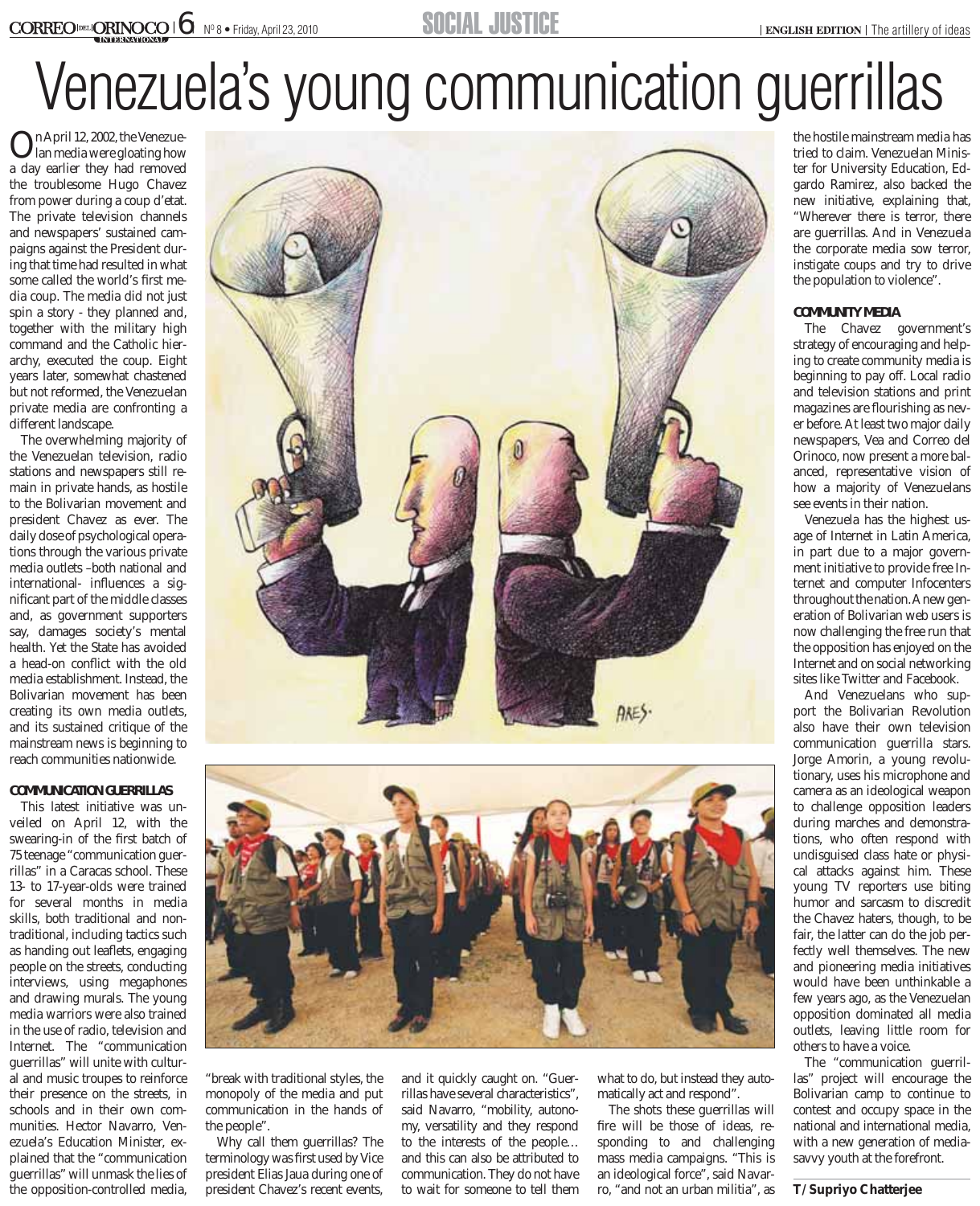# Socialist Areperas offer food at a reasonable price

# **Menus include all the typical Venezuelan foods at a reasonable price**

The Socialist *Arepera* is a pro-<br>gram of the Corporation of Socialist Markets (COMERSO) and the first one is located in Parque Central, in the middle of downtown Caracas. It operates from 7am to 7pm, Monday to Friday and has created jobs for over 50 community members. Employees work two shifts and the majority of products come from other socialist companies and the Venezuelan Agrarian Coporation.

A second Socialist *Arepera* opened in Maracaibo, Zulia State, last week. In the cable car station in Caracas near the Wairaira Repano mountain, another Arepera is set to open.

The idea is not only to create a community-based business, but also to create jobs for locals and combat price speculations from



**Community members serve low cost, high quality typical meals at the new socialist restaurants T/ CO** 

private companies. A typical plate at a Socalist *Arepera* costs more than 10 times less than its private counterpart. The Venezuelan Government launched the initiative earlier this year to fight against major price hikes imposed by private corporations. While the Socialist *Areperas* offer products at a reduced cost, they guarantee the same quality, if not better. Additionally, the government-subsidized companies provide for community-based jobs and help to create a new concept of work that directly relates to a localized economy.

Over the next few months, menus are expected to increase and more socialist companies are scheduled to open. Eventually, the Venezuelan Government hopes to overcome the mass price speculation and rising costs that affect the quality of life of the nation's citizens.

# Venezuela celebrated seven years of free, integral healthcare

**The innovative healthcare program, Barrio Adentro, has changed Venezuela's health care system forever, creating a new, humanistic approach to medicine and people care, along with the support and solidarity of Cuba** 

In 2003, when *Barrio Adentro*<br>began as an initial cooperan 2003, when *Barrio Adentro* tion program with Cuba, critics were skeptical of its capacity. Some even accused the Chavez administration of allowing "Cuban spies" into Venezuela to "indoctrinate" poor Venezuelans. But the true mission of *Barrio Adentro* was to aid Venezuela's majority poor, many of whom had never seen a doctor in their entire life, yet alone receive free, advanced and integral care.

Last week, this pioneering program celebrated seven years of providing wholesome





and far-reaching health services to millions of Venezuelans across the nation. More than 400 million consultations have been given through *Barrio Adentro*, the majority of which were conducted by Cuban doctors and health care practitioners as part of an exchange agreement between the Venezuelan and Cuban governments.

Over 350,000 patients with diabetes have been attended to and 36,000 patients have grown through rehabilitation programs – all for free.

During the celebration of the seventh year anniversary of Barrio Adentro, Venezuelan president Hugo Chavez applauded the initiative, exclaiming, "The marvelous impact of this program is often forgotten".

By 2010, *Barrio Adentro* has in-

stalled and provided a wide variety of high quality and advanced medical services, including electrotherapy, hydrotherapy, natural medicine, rehabilitation centers, diagnostic clinics, laboratories and gymnasiums for children, amongst other programs and initiatives.

Almost 7,000 new free clinics have been built and 557 integral rehabilitation centers, along with 27 advanced technology centers that attend to patients 24 hours a day.

"Cuba is and will continue to be vital for us, and this type of program is only possible in socialism", declared Chavez, also adding that now Venezuela has "10 types of vaccines for 14 different illnesses, and so far more than two million people have been vaccinated. Before this program, only wealthy people were able to get vaccines. This has all changed now, thanks to the help and solidarity of the Cuban people and the Bolivarian Revolution".

**T/ Eva Golinger**